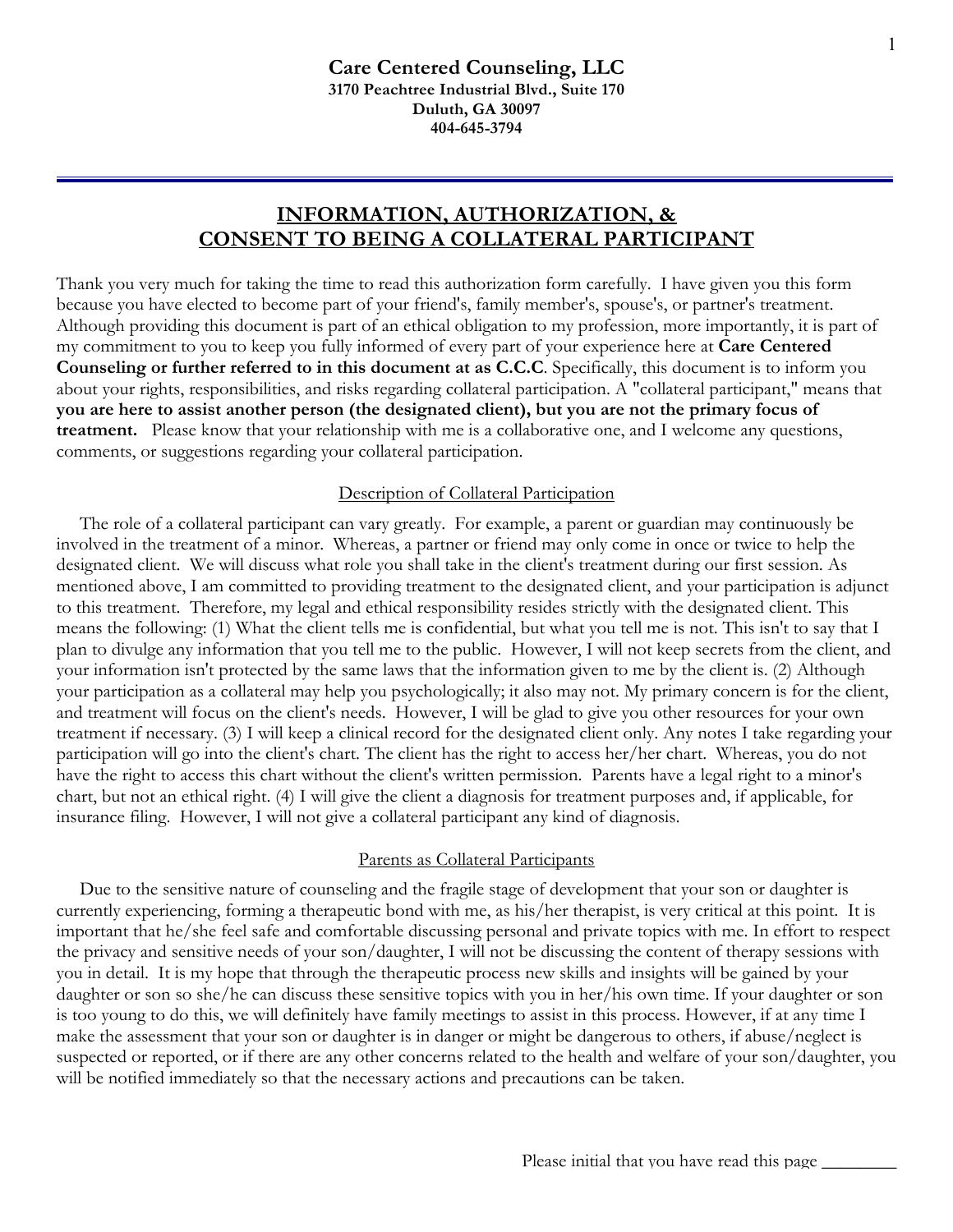## Background Information

 The following information regarding my educational background and experience as a therapist is an ethical requirement of my profession. If you have any questions, please feel free to ask.

*I received my Bachelors degree from The College of William and Mary in Williamsburg, VA and my Masters of Science from Mercer University. I have been practicing psychotherapy since 2012 at Beyond Today Counseling Center. I have been a member in good standing in the following professional associations: Licensed Professional Counselors Association of Georgia and The American Association of Christina Counselors. I'm licensed in the state of Georgia an LPC, license #009230. Finally, I have specialized training in Progressive Counting Trauma Technique, Cognitive Behavioral Therapy and Dialectical Behavior Therapy.*

### Theoretical Views

 It is my belief that as people become more aware and accepting of themselves, they are more capable of finding a sense of peace and contentment in their lives. However, self-awareness and self-acceptance are goals that may take a long time to achieve. Some clients need only a few sessions to achieve these goals, whereas others may require months or even years of therapy. Furthermore, it is my policy to only see clients who I believe have the capacity to resolve their own problems with my assistance. It is my intention to empower the designated client in his/her growth process to the degree that he/she is capable of facing life's challenges in the future without me. I also don't believe in creating dependency or prolonging therapy if the therapeutic intervention does not seem to be helping. If this is the case, I will direct the client to other resources that will be of assistance to him/her.

## Confidentiality & Records

 As mentioned above, your communications with me will become part of a clinical record of treatment for the designated client, and it is referred to as the client's Protected Health Information (PHI), protected by both federal and state law. The PHI will be kept in a file stored in a locked cabinet in my locked office. Additionally, the PHI of the client is confidential, with the following exceptions: (1) the client directs me to tell someone else and signs a "Release of Information" form; (2) I determine that the client or you are a danger to yourself or to others; (3) the client or you report information about the abuse of a child, an elderly person, or a disabled individual who may require protection; (4) the sessions are being billed to an insurance company, and the client's insurance company requires me to submit information about treatment for claims processing or utilization review; or (5) I am ordered by a judge to disclose information. Regarding an order by a judge, my license does provide me with the ability to uphold what is legally termed "privileged communication." Privileged communication is the client's right to have a confidential relationship with a therapist. This state has a very good track record in respecting this legal right If for some unusual reason a judge were to order the disclosure of the client's private information, this order can be appealed. I cannot guarantee that the appeal will be sustained, but I will do everything in my power to keep what the client says confidential. However, you should be aware that if a judge orders the disclosure of your information, I do not have the legal authority to maintain your confidentiality. I only maintain that authority with the designated client. Additionally, it is expected that you will maintain the confidentiality of the client in your role as a collateral participant.

 If at any point we, as a team, determine that family or couples therapy is more appropriate than collateral participation, then you will be afforded all the rights to confidentiality that currently reside with the designated client. Please feel free to discuss this with me if you have concerns.

#### Structure and Cost of Sessions

 Sessions are typically 50 minutes in duration. Occasionally, if we feel more time is needed, they may be 75 minutes in duration, which we will discuss prior to the appointment. Unless you elect to do so, or you are financially responsible for the client, you are not responsible for paying any of my professional fees.

 $\mathcal P$  and the smartform by Dr. Beaton, LLC  $\mathcal P$  and LLC  $\mathcal P$  and  $\mathcal P$  and  $\mathcal P$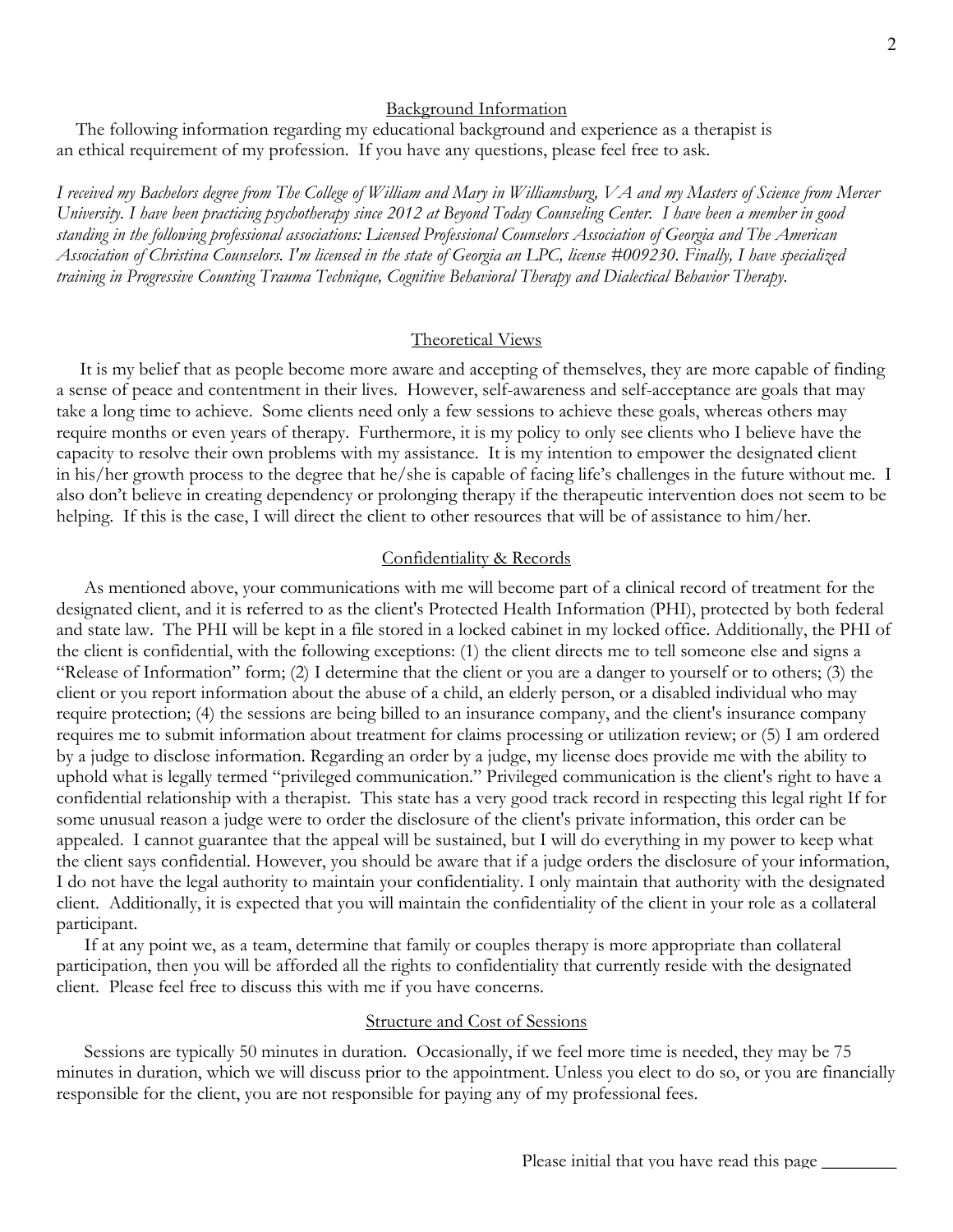#### Cancellation Policy

 In the event that you are unable to keep an appointment, you must notify me at least 24 hours in advance. If such advance notice is not received, the client or you will be financially responsible for the session you missed unless the client decides to attend the session alone. Please note that insurance companies do not reimburse for missed sessions.

### In Case of an Emergency

 My practice is considered to be an outpatient facility, and I am set up to accommodate individuals who are reasonably safe and resourceful. I do not carry a beeper nor am I available at all times. If at any time this does not feel like sufficient support for the person you are here to support, please feel free to inform me, and we can discuss additional resources for the designated client or transfer the case to a therapist or clinic with 24-hour availability. However, if you are feeling that I'm not giving *you* enough support, this is a good indication that you might need to seek individual therapy for your own needs, which is discussed in the next section. Generally, I will return phone calls within 24-48 hours. If you or the designated client has a mental health emergency, I encourage you not to wait for a call back, but to do one or more of the following:

- Call Behavioral Health Link/GCAL: 800-715-4225
- Call Ridgeview Institute at 770.434.4567
- Call Peachford Hospital at 770.454.5589
- Call 911.
- Go to your nearest emergency room.

### Professional Relationship

 Psychotherapy is a professional service that I provide. Because of the nature of therapy, the designated client and your relationship with me has to be different from most relationships. It may differ in how long it lasts, the objectives, or the topics discussed. It must also be limited to only a professional relationship. If you or the client and I were to interact in any other ways, we would then have a "dual relationship," which could prove to be harmful to the client or you in the long run and is, therefore, unethical in the mental health profession. Dual relationships can set up conflicts between the therapist's interests and the collateral's or client's interests, and then the collateral's or client's interests might not be put first. In order to offer all of my clients and their collateral participant's the best care, my judgment needs to be unselfish and purely focused on your needs. This is why your relationship with me must remain professional in nature.

 Another example of a dual relationship is when a therapist attempts to treat close friends or multiple family members as separate individual clients. It's nearly impossible to focus on the needs of one individual without affecting the needs of others involved. Therefore, it is not advised in our profession, and I cannot also become your individual therapist. If you determine that you would like your own therapist, I'll be glad to help you find another therapist to be of assistance.

 One question you may have is if a collateral participant ever becomes a formal client of mine. The only time this might occur is if we collectively decide that couples or family therapy is more appropriate and beneficial to all parties. However, if I've had multiple sessions with the designated client and already developed a strong alliance, I will most likely refer couples or family therapy out to another professional. This will prevent a dual relationship as described above and allow for unbiased service to the couple or family.

 You should also know that therapists are required to keep the identity of their clients and collaterals confidential. As much as I would like to, for your confidentiality I will not address you in public unless you speak to me first. I also must decline any invitation to attend gatherings with your family or friends. Lastly, when this relationship is completed, I will not be able to be a friend to you like your other friends. In sum, it is my duty to always maintain a professional role. Please note that these guidelines are not meant to be discourteous in any way, they are strictly for the client's and your long-term protection.

Please initial that you have read this page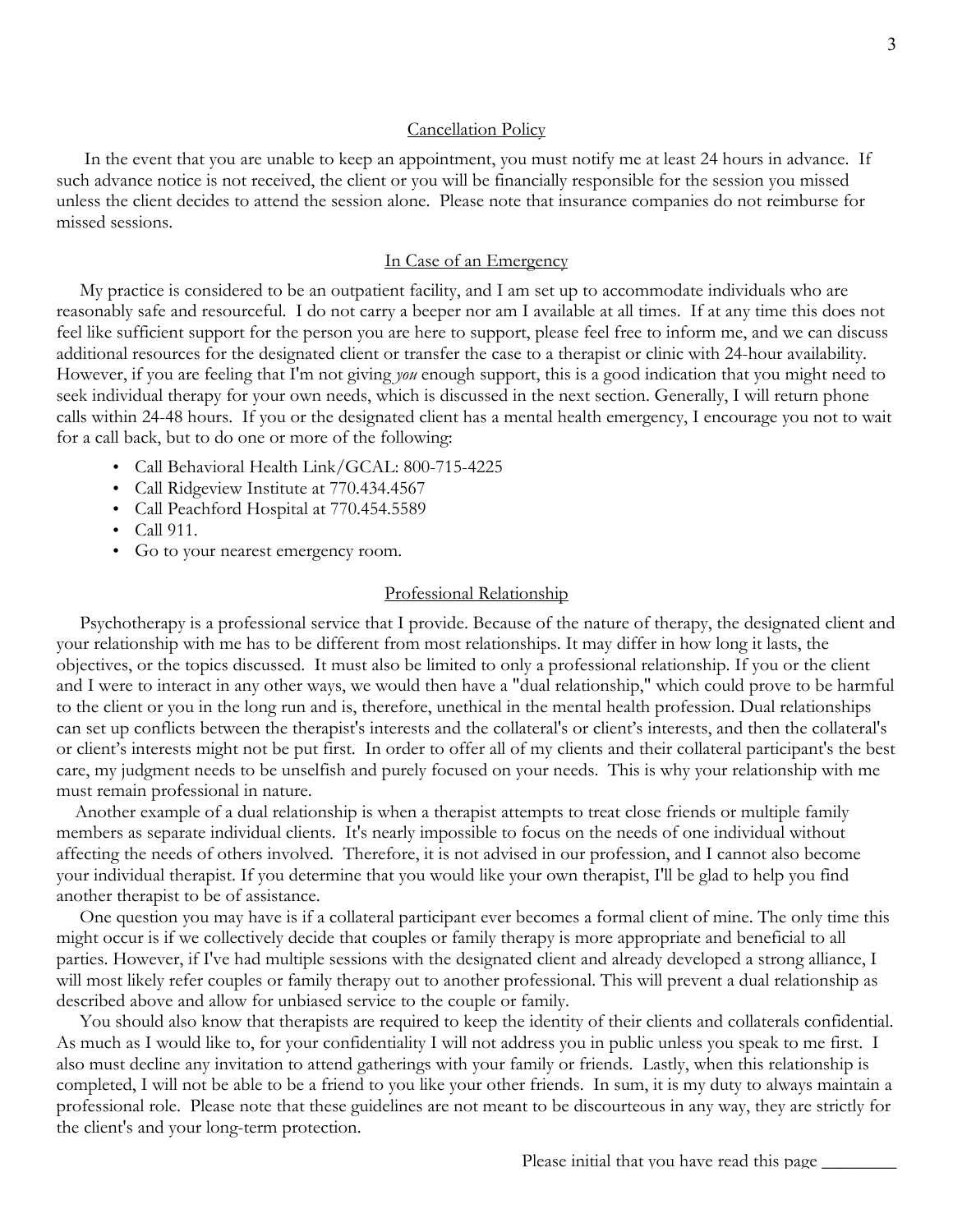### Statement Regarding Ethics, Client Welfare & Safety

 I assure you that my services will be rendered in a professional manner consistent with the ethical standards of **the American Counseling Association** If at any time you feel that I am not performing in an ethical or professional manner, I ask that you please let me know immediately. If we are unable to resolve your concern, I will provide you with information to contact the professional licensing board that governs my profession.

 Due to the very nature of psychotherapy, as much as I would like to guarantee specific results regarding your participation or the therapeutic goals of the designated client, I am unable to do so. However, with your participation, we will work to achieve the best possible results for the client as well as your relationship with him or her.

 Additionally, as a support person for the client, it is important for you to know that at times people find that they feel somewhat worse when they first start therapy before they begin to feel better. This may occur as the client begins discussing certain sensitive areas of his/her life while in a session. However, once we are able to target the specific treatment needs for the client and the particular modalities that work the best, help is generally on the way.

#### Technology Statement

 In our ever-changing technological society, there are several ways we could potentially communicate and/or follow each other electronically. It is of utmost importance to me that I maintain your confidentiality, respect your boundaries, and ascertain that our relationship remains professional. Therefore, I've developed the following policies:

 Cell phones: It is important for you to know that cell phones may not be completely secure or confidential. However, I realize that most people have and utilize a cell phone. I may also use a cell phone to contact you. If this is a problem, please feel free to discuss this with me.

 Text Messaging and Email: Both text messaging and emailing are not secure means of communication and may compromise your confidentiality. I realize that many people prefer to text and/or email because it is a quick way to convey information. **However, please know that it is my policy to utilize these means of communication strictly for appointment confirmations (nothing that could be inferred as therapy).** Please do not bring up any therapeutic content via text or email to prevent compromising confidentiality. If you do, please know that I will not respond. **You also need to know that I am required to keep a summary or a copy of all emails and texts as part of your clinical record that address anything related to therapy.** 

 Facebook, LinkedIn, Instagram, Pinterest, Twitter, Etc: It is my policy not to accept requests from any current or former clients on social networking sites such as Facebook, LinkedIn, Instagram, Pinterest, etc. because it may compromise your confidentiality. I have a professional Facebook page and you are welcome to follow me on any of these pages. However, please do so only if you are comfortable with the general public being aware of the fact that your name is attached to **Care Centered Counseling**. Please refrain from making contact with me using social media messaging systems such as Facebook Messenger or Twitter Direct Message. These methods have insufficient security, and I do not watch them closely. I would not want to miss an important message from you.

Google, Bing, etc.: It is my policy not to search for my clients on Google or any other search engine. I respect your privacy and make it a policy to allow you to share information about yourself to me as you feel appropriate. If there is content on the Internet that you would like to share with me for therapeutic reasons, please print this material, and bring it to your session.

Blog: I may post psychological or counseling information and therapeutic content on my professional blog. If you have an interest in following my blog, you are welcome to. However, please do so only if you are comfortable with the general public being aware of the fact that your name is attached to mine.

#### **Faxing Medical Records:**

 If you authorize me (in writing) via a "Release of Information" form to send your medical records or any form of protected health information (PHI) to another entity for any reason, I may need to fax that information to the authorized entity. It is my responsibility to let you know that fax machines may not be a secure form of transmitting information. Additionally, information that has been faxed may also remain in the hard drive of my fax machine. However, my fax machine is kept behind two locks in my office. And, when my fax machine needs to be replaced, I will destroy the hard drive in a manner that makes future access to information on that device inaccessible.

Please initial that you have read this page

 $\mathcal P$  and the smartform by Dr. Beaton, LLC  $\mathcal P$  and LLC  $\mathcal P$  and  $\mathcal P$  and  $\mathcal P$